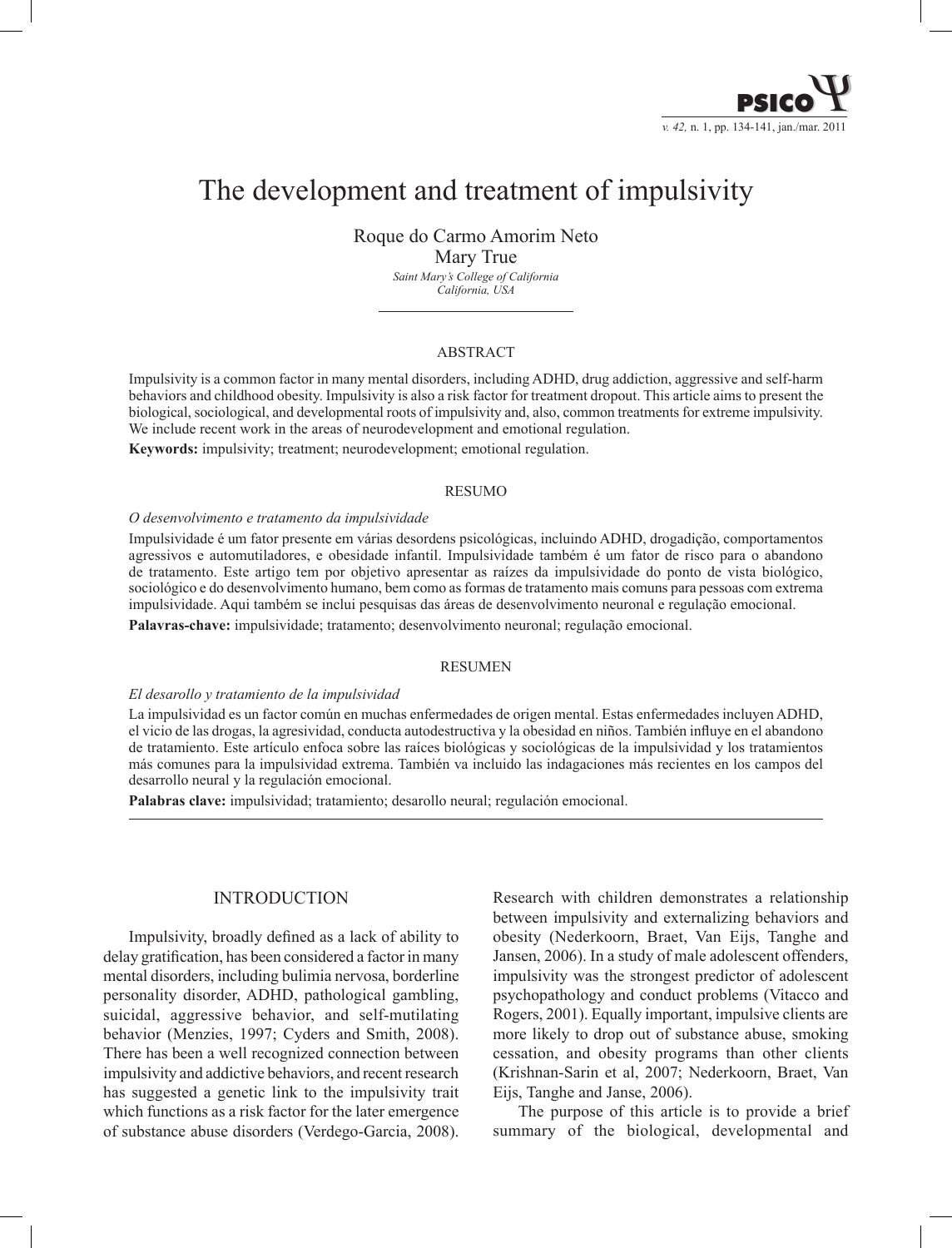sociological roots of impulsivity and also to provide an overview of interventions aimed at treating extreme levels of impulsivity. Due to the limitation of space it is not possible to include a full discussion of each topic. Our intention is to include the major research in the field and to address more recent perspectives. These include the interplay of genetic and environmental factors in the development of impulsivity and an emerging direction in therapy which treats impulsivity as a dysfunction in emotional regulation.

### Impulsivity: Looking for a definition

Among researchers there is little consensus about a definition of impulsivity (Coscina, 1997; Winstanley, Eagle and Robbins, 2006). Some have described impulsivity as an "obscure and difficult construct despite the efforts of some scientists." (Jackson and Wester, 1997, p. 14), and others have suggested just throwing the term out because of its lack of clarity (Cyders and Smith, 2008). There is consensus that impulsivity is a multidimentsional construct, however. The consequence of this is that research on impulsivity may focus on different factors of the trait (Melanko, Leraas, Collins, Fields and Reynolds 2009; Vassileva, Gonzalez, Bechara, There and Martin, 2007; Whiteside and Lynam, 2001). Moreover, one or more of the trait factors may be related to different clinical outcomes; for example; it is hypothesized that different subtypes of ADHD may be linked to specific dimensions of the impulsivity trait (Winstanley, Eagle and Robbins, 2006). In all, caution is necessary in interpreting findings and in making broad conclusions.

Before reviewing the factor structures of impulsivity, it is important to note that impulsivity is not necessarily a negative trait. Eysenck (1993) distinguishes two components of impulsivity: the extraverted impulsivity (venturesomeness) and the psychotic impulsivity (impulsiveness). Extroverted impulsivity implies a decision-making process in which the consequences and risks are taken into account, while psychotic (extreme) impulsivity does not consider the risks of a decision. Likewise, Dickson (cited in Coles, 1997) makes a conceptual difference with the term impulsivity. The concepts of functional and dysfunctional impulsivity both describe the state of acting without forethought; the difference is that in functional impulsivity the act is beneficial or optimal, while in dysfunctional impulsivity the act is a source of trouble or harm to self or others. Indeed, research suggests impulsivity has different correlates in well-functioning as compared to poorly functioning individuals (Cyders and Smith, 2008).

A comparison of studies looking at the factor structure (or components) of impulsivity shows two main components: first, there is a tendency to go for the immediate reward without thoughtful (or any) consideration of long term effect, and second, there is a strong motivation or urge to act. Franken, Strien, Nijs and Muris (2007) present three similar factors as comprising the trait: a) reward-discounting or cognitive impulsiveness (the making of quick cognitive decisions), b) motor-impulsiveness or rapidresponse (acting without thinking), and c) non-planning impulsiveness which is shown by poor consideration of the future. In a study designed to examine the factor structure of impulsivity using multiple measures, Whiteside and Lynam (2001) report four factors: a) low perseverance, b) sensation seeking, c) lack of planning, and d) urgency – the propensity to act rashly following negative affect.

This urgency factor, in particular, is consistent with an emerging perspective that a key factor in impulsivity is the failure to regulate negative emotions. Supporting this view, a propensity to rash action while in a negative mood has been linked to bulimic symptoms, drinking alcohol to cope, and compulsive shopping. As Cynders and Smith (2008) write:

Negative urgency is the best predictor of severity of medical, employment, alcohol, drug, family, social, legal, and psychiatric problems in individuals with substance dependence (p. 809).

Because there is little consensus around the definition of impulsivity there are many measures of impulsivity. Measures fall into two groups: selfreport measures and lab-based behavioral approaches. Commonly used self report measures include the Barratt Impulsiveness Scale (Patton, Stanford and Barratt, 1995) and the Eysenck Impulsiveness Questionnaire (Eysenck, Pearson, Easting, and Allsopp, 1985). These measures address the multiple components of impulsivity and are considered to assess impulsivity as a trait. Lab-based behavioral measures, on the other hand, focus on specific components of compulsivity, including the ability to delay gratification by choosing a larger reward in the future over a smaller, immediate reward (Moeller, Barratt, Dougherty, Schmitz, and Swann, 2001). Other behavioral measurements assess the ease with which the subject inhibits a previously learned response, and how quickly a response is evoked, even in error. Given the several and distinct components of the impulsivity trait, it is not uncommon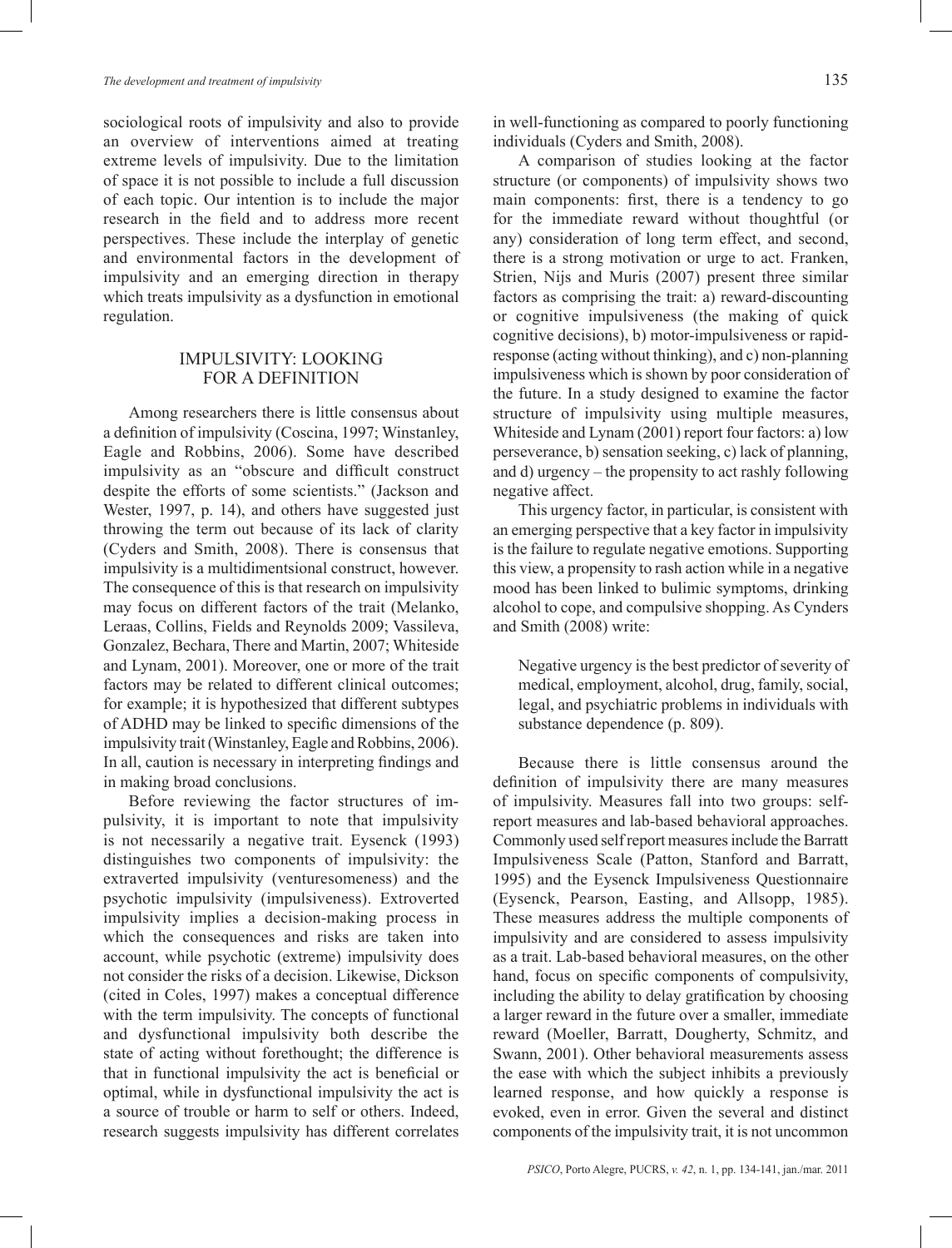for researchers to use multiple measures as a hedge against a too limited assessment of the trait.

# Biological Roots of Impulsivity

Currently, there are three major lines of biological research on impulsive behavior. These include differences in particular brain structures, the role of neurotransmitters, particularly serotonin and dopamine (Eysenck, 1995), and the linkage between specific genes and impulsive behavior.

# **Brain Structures**

Research suggests that specific areas of the brain are linked to impulsive behavior. In particular, differences in the prefrontal cortex are associated with differences in the inability to inhibit actions that may conflict with long term goals. The prefrontal cortex is considered most involved in executive control, including the functions of cognitive control, decision making and planning. Studies of subjects with damage to the prefrontal cortex suggest an increase in impulsive action with the injury (Greene, Heilbrun, Fortune and Nietzel, 2007). A classical example of the effect of injury is the 1848 case of Phineas Gage, a railroad worker who survived an accident in which a long metal rod passed completely through his skull, in the areas of the prefrontal cortex. He survived, and had no major problems with memory, but had a great change in his behavior, including increased rash action and moodiness.

Within the prefrontal cortex, the orbitofrontal cortex (OFC) appears to play a central role in moderating a person's urge to action (Cyders and Smith, 2008). In normally functioning individuals, the OFC functions to moderate the connection between the emotional experience and the impulsive response. It does this "apparently by providing information and a bias toward long-term goal-directed behavior" (Cyders and Smith, 2008, p. 815). In other words, without the OFC on-line, immediate rewards (e.g., gambling, drinking) can be too compelling to resist.

Research with subjects with damage to the OFC and with impulsive-related disorders supports this view. In a study comparing four groups – healthy participants, patients with damage to the OFC, patients with prefrontal cortex lesions but not in the OFC, and subjects with borderline (impulsive) personality disorder – Berlin and colleagues (2005) report that subjects with the injury to the OFC scored higher in impulsivity than people with damage in other areas of the prefrontal cortex; and people with damage in the OFC are as impulsive as the subjects with borderline personality disorder.

### **Neurotransmitters**

It is important to note, however, that specific areas of the brain function as parts of neural networks, and impulsive behavior is the final outcome of network communication within the brain. Regarding impulsive behavior, it appears that the most important connection involves areas of the prefrontal cortex (including the OFC) and the amygdala (Siegal, 2010). The amygdala, part of the subcortical limbic system, serves a critical function in the processing of emotional information. It attends to sensory input in terms of threat to the self or to one's goals, leading to arousal if either is at risk. Neurotransmitters, particularly serotonin and dopamine, enable two-way communication between areas of the prefrontal cortex and the amygdala. If neural networks are working, a motivation to act rashly based on arousal from the limbic system is inhibited by communication from within the prefrontal cortex.

Consistent with this view, studies demonstrated a connection between low levels of serotonin and increased levels of risky behaviors, including self-mutilation, violence, suicide, loss of self-control, substance abuse, sexual addition, pathological gambling and non-planned aggression (Coscina, 1997). A drawback of the initial studies was the inclusion of participants with one or more mental disorders. Subsequent studies have used participants without a mental disorder or family history of psychiatric problems (Reist, Helmeste, Albers, Chay and Tang, 1996; Walderhaug, Nordvik, Landro, Refum, and Magnusson, 2002). As with the previous research, the findings with non-mental patients demonstrated a correlation between low serotonin and impulsivity. An especially strong study used an experimental doubleblind design (Walderhaug et al., 2002). Participants were twenty-four male students between 21 and 29 years. Those in the experimental group were given a mixture of the essential amino acids which lowered serotonin by the rapid depletion of tryptophan. Under the effect of these amino acids, participants took computerized tests of impulsive responsiveness. The results show that the subjects in the group with experimentally induced lowering of 5-HT showed increased levels of impulsivity (Walderhaug et al., 2002).

In contrast to serotonic activity (which facilitates the inhibition of emotion infused urges), the neurotransmitter dopamine (DA) operates to increase reward-seeking behaviors. Like serotonin, dopamine is involved in the amygdala circuit. High levels of dopamine correlate with rash actions. Most importantly, the serotonin and dopamine systems appear to work together. As Cyders and Smith (2009) write: "Low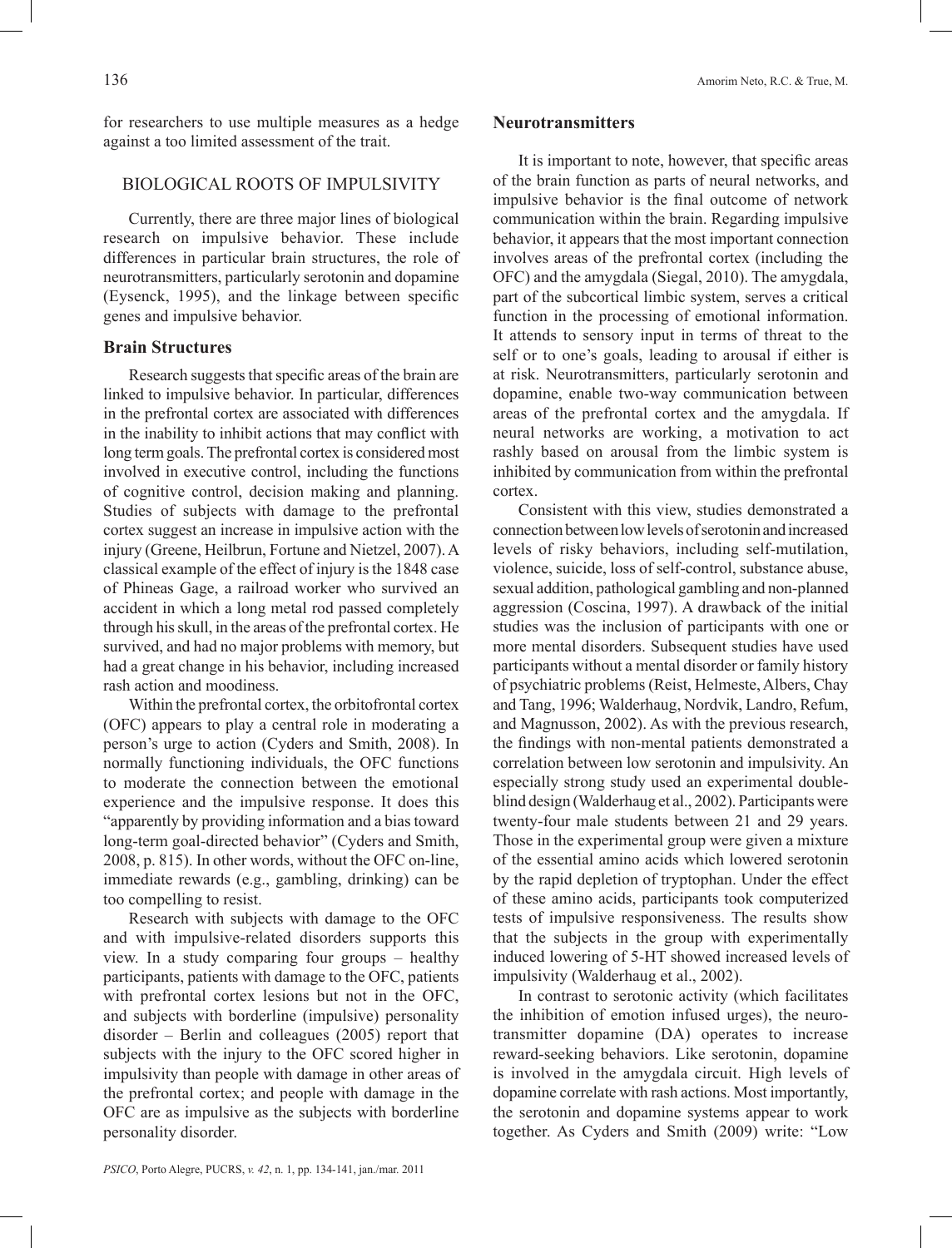levels of 5HT, then imply a failure to inhibit the approach tendencies characteristic of high levels of DA" (p. 18).

# **Genetic differences linked to differences in neurotransmitters**

There is compelling evidence that the roots of extreme impulsivity are to be found in genetic differences and in early childhood experience of trauma or neglect, and most likely, both (Meyer-Lindenberg et al., 2006). Of particular interest is the x-linked MAOA (monoamine oxidase A) gene. This MAOA gene is important in the enzymatic clearing for serotonin during brain development. Differences in gene expression are termed low expression (MAOA-L) and high expression (MAOA-H). Studies with rats where the MAOA gene was experimentally "knocked out" and with humans who had a naturally occurring "knock-out" of the gene, demonstrated that both groups had a higher than average level of impulsive activity. Research of healthy subjects using MRI assessments showed that those with the low expression of MAOA gene had a highly activated amygdala when emotionally aroused and diminished activity in regulatory prefrontal cortex (Meyer-Lindenberg, et al., 2006). In support of the sex-linked nature of the gene, the authors report that male subjects but not female subjects with the MAOA-L gene expression demonstrated lower inhibition to respond in arousing situations and higher levels of reactivity in a memory task involving a negative event.

# **Summary**

Researchers in the field conclude that impulsivity is the result of a "synergistic impairment in cognitive and emotional neural regulatory mechanisms" (Meyer-Lindenberg et al., 2006, p. 6272). These neural impairments are likely the result of genetic differences which affect brain functioning and structure. As discussed below, the deleterious impact of these genetic differences on the brain are most likely to emerge under conditions of poor care in the early years and other environments of risk.

# Developmental Aspects

Theory and developmental research have suggested a strong link between poor parenting and children's or adolescents' problems with impulse control. L'Abate (1993), a clinical theorist, proposes that self-destructive behaviors, including impulsivity, are learned at home in the context of family intimacy. He defines intimacy as "the sharing of hurts and of fears of being hurt" (p. 104) and he argues that in these highly emotional and vulnerable moments, the impulsive child has experienced harsh feedback. By reacting negatively to their child's vulnerability, parents increase rather than diminish the child's distress. Emotions are not dealt with in a sympathetic, organized, reflective manner. Instead, the child sees and learns to react without thought when experiencing distress. L'Abate presents two main styles which can generate and further impulsivity. The first is the Abusive/Apathetic style, which is characterized by a context of helplessness and neglect that is linked to physical, substance, sexual and verbal abuses. The second style is the Reactive/Repetitive, which is defined by coercive relationships, revenge, stress, and emotional explosions.

Developmental research over the past twenty-five years has supported this perspective. In a series of studies, Patterson and his colleagues (1989) conducted observations of families with children showing externalizing disorders marked by impulsivity. Patterson concluded that these children are trained by their families to develop these behaviors. Inept parenting, coercive behaviors, physical attacks, harsh discipline, and disrupted parent-child interactions fail to provide a model of organized, reflective emotional responsiveness, and in many cases, the parents reward the child's own coercive behaviors. In contrast, the child's pro-social acts are generally ignored.

A longitudinal study of 79 children and their families reported similar findings (Olson, Bates and Bales, 1990). Olson and colleagues found that punitive control and inconsistent discipline were precursors of impulsivity in boys. On the other hand, a responsive, sensitive, and cognitively enriching parent-child relationship predicted the development of impulse control. Strauss and Mouradian (1998) reported a positive relationship between corporal punishment – spanking on the buttocks, for example – and antisocial behavior and impulsivity in children aged between 2 and 14 years. A recent longitudinal study of the emergence of self-control (which includes elements of impulse control) found that differences in self-control are evident by 4 years and the trait is consolidated by 8-10 years (Vazsonyi and Huang, 2010). Moveover, low levels of self-control were meaningfully related to deviant behaviors. Research with infants and toddlers demonstrates congruent findings. A reciprocal, synchronous relationship in the first years predicted later ability to control impulses (Feldman, Greenbaum and Yirmiya, 1999). A consensus is growing that impulsivity is a personality trait which is established early and which remains relatively stable.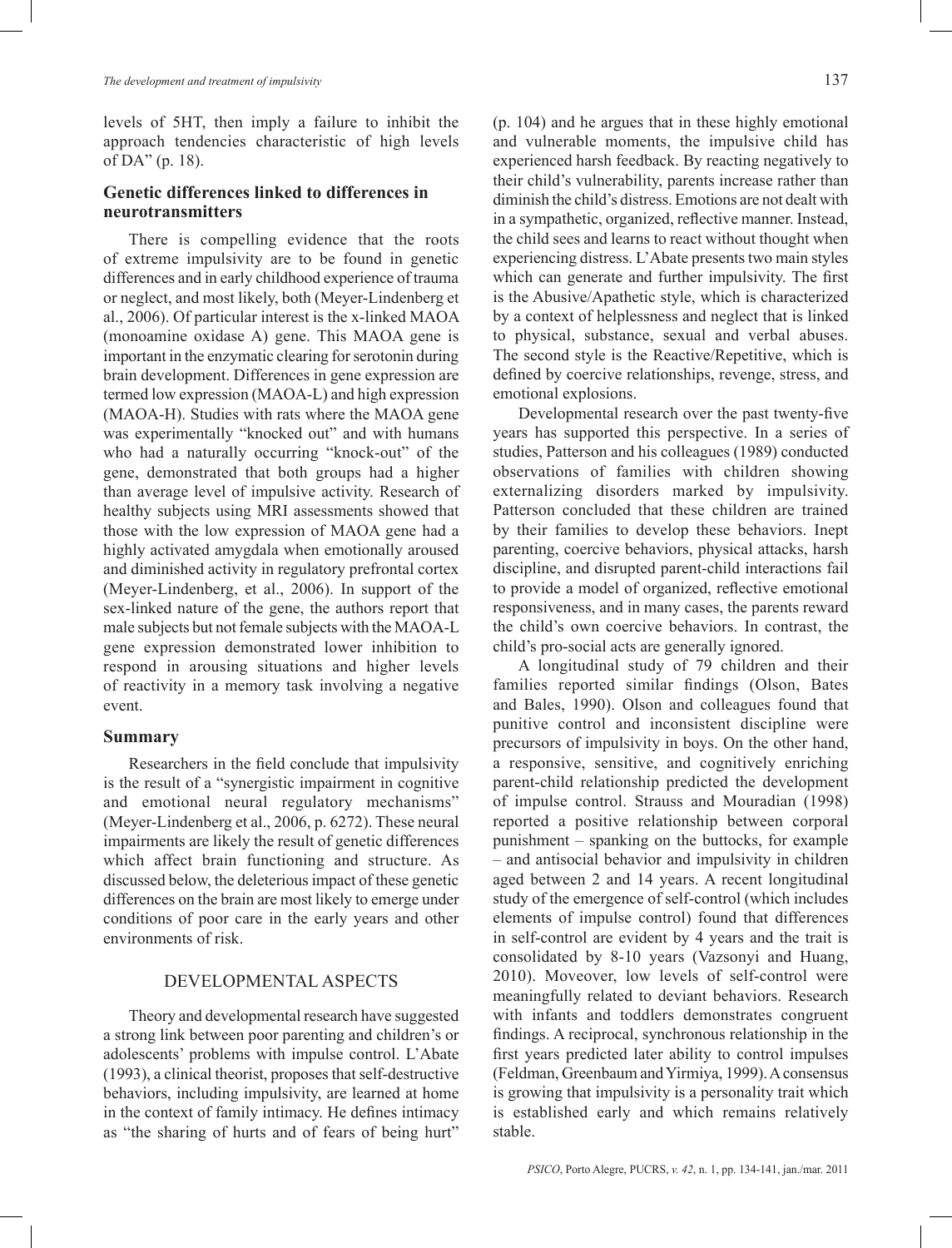### **Neurodevelopment research**

Research in the field of brain development suggests a mechanism by which early experience in the family is linked to impulsive behavior (Anda et al., 2006; Perry, 2009). Because brain development is strongly affected by environmental input and because there is an explosive growth in neural connections in the first years, the young brain is most affected by poor parenting, neglect and traumas. Without developmentally attuned experiences, the infant's or child's brain has fewer neurons and connections between neurons; in all, resulting in abnormal neural networks and brain organization (Perry, 2009).

Simply put, the family molds the infant's brain. Infants and toddlers who experience organized, appropriate, and nurturing care will develop an organized brain. When confronted with emotionally arousing events, they will have learned, in interaction with their caregivers, the self-regulating and emotionregulating skills necessary to cope. On the other hand, infants who experience chaotic, disorganized and/or neglectful parenting, are at risk for developing brains with poorly functioning networks for self-regulation. They will be easily overwhelmed by stress, and they are likely to exhibit a disorganized, impulsive response.

# Interaction of Genes and Environment

The growing consensus in the field of child maltreatment is that a specific expression of genetic variations can provide a protective influence on children's outcome. In a seminal study, Caspi and colleagues (Caspi et al., 2003) found that child maltreatment was related to depression in early adulthood for participants with a short – but not long – allele of 5-HTTLPR, a serotonin-linked gene. With regard to the development of impulsivity, a study examining the effect of gene variation on the MAOA on maltreated youth found that those with the high expression of the gene did not suffer the expected effects of maltreatment. Those with the low expression of the gene and who were maltreated did have increased levels of impulsive aggression. Geneenvironment interaction was also reported in a study of female participants who had experienced childhood stressors (e.g., parental death, divorce, abuse). Based on previous research, it was expected that those with low expression of the genotype (MAOA-uVNTR) would manifest the impulsivity trait. However, the findings indicated that a participant's perception of positive parental care protected against this outcome. There was no effect of parental care for subjects with

# Sociological Factors related to Impulsivity

While most research about impulsivity has focused on the neurological and developmental factors, there has been scarce consideration of the sociological aspects of impulsivity. As Menzies (1997) writes,

In reviewing the literature, we find virtually no references to the systematic and institutionalized attributes of impulsivity, or to many features of contemporary society that both precipitate impulsive conduct and reward its expression (p. 5).

Fortunately, more research has been conducted in the last few years. A study about impulsivity as a moderator of the relationship between methamphetamine use and sexual risk behavior among HIV-positive men reported a negative correlation between impulsivity and social characteristics such as educational level, income and employment status (Semple, Zians, Grant and Patterson, 2006). Consistent with this finding, a study developed by Matthews and colleagues (Matthews, Flory, Muldoon and Manuck, 2000) examined reasons for the relationship between low socioeconomic status and low serotonergic responsivity in healthy adults. They hypothesized that the link may be explained by the fact that low serotonergic responsivity is related to impulsivity. Supporting their hypothesis, they found that the higher the level of impulsivity the lower the educational level, and the lower the income.

Addressing similar topics, Lynam and colleagues (Lynan et al., 2000) conducted two studies to examine the relationship among impulsivity, neighborhood context, and juvenile offending. The first study involved 868 boys aged between 12 and 13 years. The researchers used 11 different measures of impulsivity – combining the results in a summary measure of impulsivity. The neighborhoods context (Socioeconomic Status/ Poverty) was based on the census data of Pittsburgh, PA, where the research took place. The results showed that the neighborhood context was positively correlated to impulsivity. Teenagers with higher levels of impulsivity lived in poorer neighborhoods, and boys who lived in poorer neighborhoods took part in more types of violent crimes. The second study conducted four years later included boys who scored in the top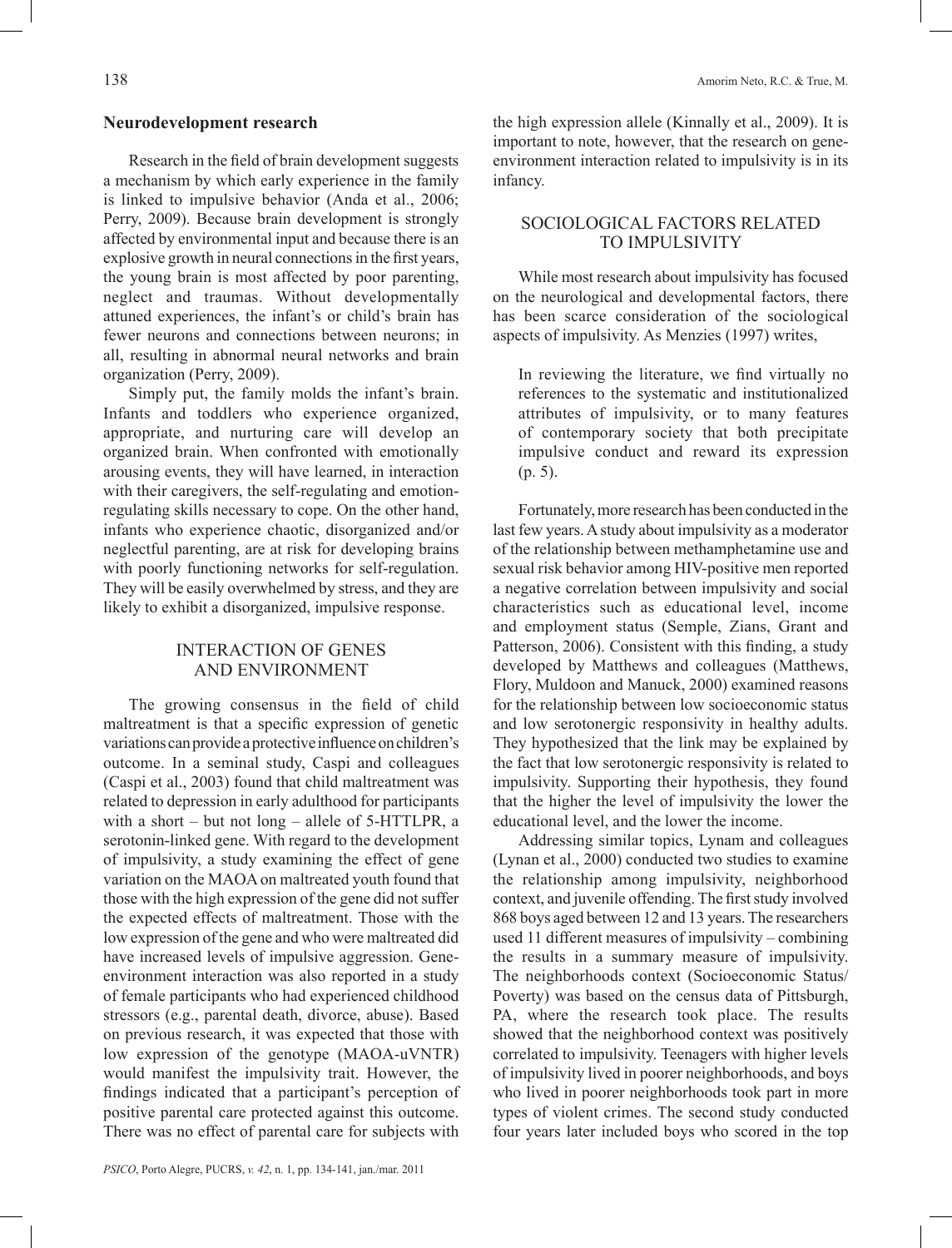and bottom 30% of the measure of impulsivity. There was a new measure of socioeconomic factors however. The participants rated 17 aspects of their neighborhood, such as assaults, drug use, unemployment, etc. Again the results showed that impulsive teenagers living in poorer neighborhoods had a greater risk of delinquency than impulsive boys living in more prosperous neighborhoods. Also significant was the finding that low impulsive boys in poorer neighborhoods were less likely to engage in delinquent acts than their high impulsive counterparts. The researchers suggest that the main reason for this relationship between impulsivity and the socioeconomic context is that poor neighborhoods have lower levels of informal social control, which increases the opportunities for crime. Informal social control would be useful for people with fewer or no internal controls.

# Treatment of Impulsivity

Traditionally, there have been two broad categories of treatment used to address impulsivity: Pharmacologic Treatment and Cognitive Behavioral therapy. Recently other approaches have been introduced; these are grounded in neurodevelopment theory and address the dysfunction in self-regulation and emotional regulation associated with impulsivity.

### **Pharmaceutical Therapy**

Among the drugs used to treat impulsivity, the most commonly used are anticonvulsants, beta-adrenergic blockers or antagonists, lithium, and antipsychotic agents (Conacher, 1997; Moeller et al., 2001). For the cases in which impulsivity is associated with ADHD, methylphenidate, dextroamphetamine, and pemoline have been prescribed (Fink and McCown, 1993). In addition to these drugs, the selective serotonin reuptake inhibitors (SSRIs) have been recommended for treatment of impulsive aggression in patients with borderline personality disorder (Rinne, Brink, Wouters and Dyck, 2002), for example.

# **Cognitive behavioral therapy**

The aim of cognitive-behavioral therapy is to change cognitions associated with difficulties in a client's life. To do this, clients carry out targeted behavioral tasks which encourage practice and reflection on problematic behaviors and cognitions. A common approach is to focus on issues involving interpersonal problem solving and social skills. Research on the effectiveness of cognitive behavioral therapy has shown positive results in the areas of social skills for preschool children, psychiatric patients, and drug-dependent clients. Changes in impulsivity have not been assessed specifically (Moeller, 2001).

# **Emotional regulation as treatment for impulsivity**

A criticism of cognitive therapies is that they assume that the client has the emotional calmness to tap into their higher cognitive functioning (Anda et al., 2006). Since one component of impulsive behavior is the urge to action following negative affect, the argument is that treatment first has to address emotional regulation skills before moving onto the executive, cognitive inhibition strategies. Consistent with this perspective, emotional regulation is a central component of an intervention used with clients with borderline personality disorder – a disorder characterized by impulsivity. A central tenet of the intervention, Dialectic Behavior Therapy (DBT), is that the borderline client overreacts to emotional events in their lives because of early caregiving dysfunctions. They have not been exposed to models of emotional maturity and their lives become chaotic with extreme mood swings and problematic relationships. In DBT, the client works with a therapist to examine events which aroused intense emotions and to reflect on how the emotion was handled. These sessions are reinforced by group therapy sessions where emotional regulation skills are discussed and practiced. The therapy progresses in stages, the first stage lasting a year. DBT increasingly is considered an effective treatment for clients with a borderline diagnosis. In one controlled study, 58 women with borderline disorder were randomly assigned to groups receiving DBT treatment or the usual therapies (addiction intervention and psychiatric services). Subjects in the DBT group had fewer episodes of impulsive self-harm after treatment (Verhuel et al, 2003).

In a similar vein, child neuro-developmentalists address issues of self-regulation. Their interventions with children who have been maltreated or traumatized focus on where brain functioning was first impaired, progressing with treatments congruent with normal brain development. Initial intervention often addresses the self-regulatory functions controlled by the brain stem and diencephalon. Treatment involves "a variety of patterned, repetitive somatosensory activities (which provide these brain areas with the patterned neural activation necessary for reorganization) such as music, movement, yoga (breathing), drumming or therapeutic massage" (Perry 2009, p. 252). For those maltreated in infancy, treatment may include holding and rocking by an emotionally-present caregiver. The goal is to have the "child swimming in a healthy sea of patterned neuronal activity" (Perry, 2010). Their argument is that without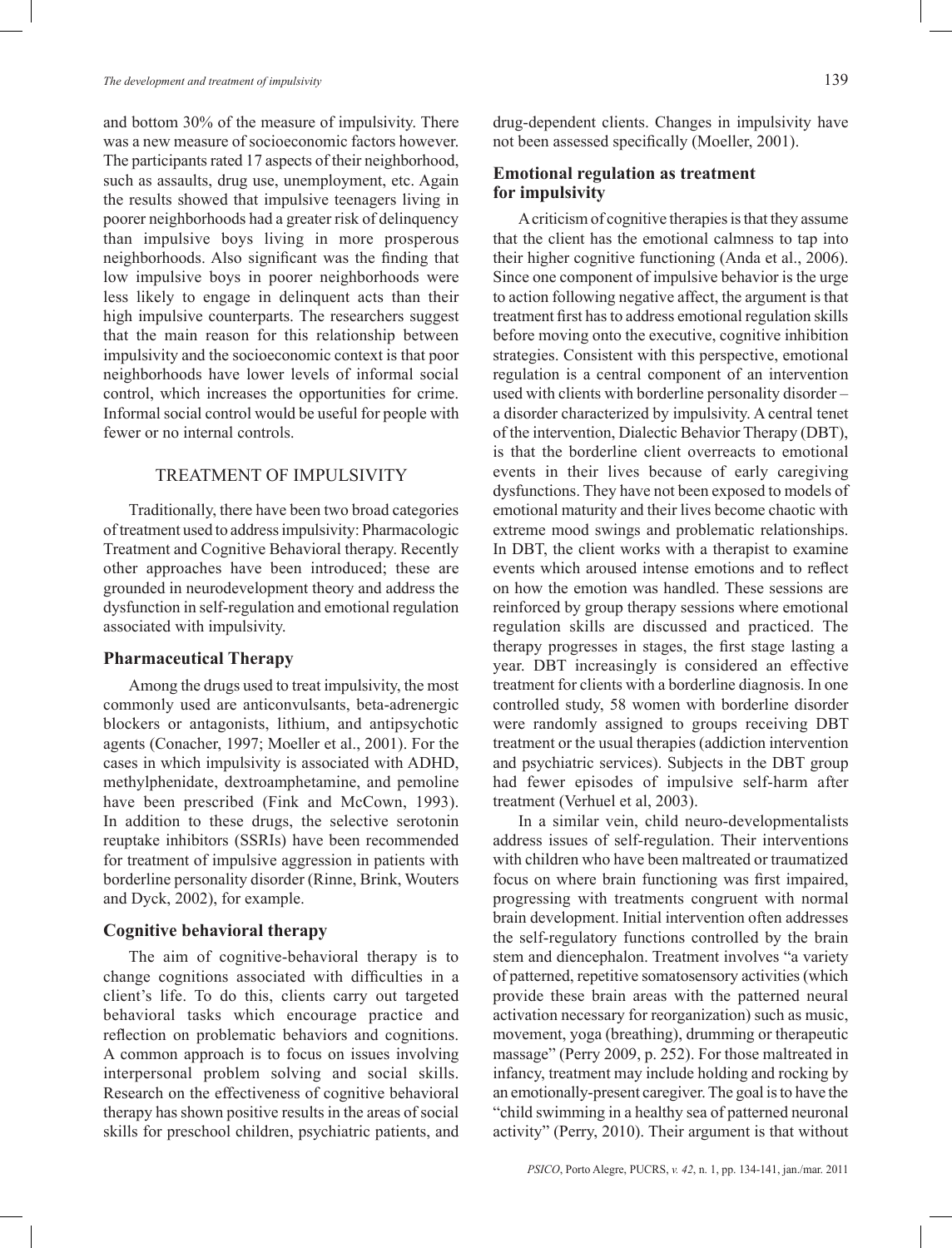addressing the issues of self and emotional regulation, the child's response to distress and adversity is bound to be reactive and impulsive – leaving little point to pursuing cognitive – behavioral or psychodynamic treatment.

Working primarily with adolescents and adults, Siegel (2010) has outlined another intervention for reactive impulsivity which addresses regulation of emotions. He teaches clients to use meditative attention to focus on their thoughts, feelings, and sensations as they arise in consciousness. In doing so they move from "being the emotion" to becoming a more distant observer of the emotion. Siegel proposes that by doing this regularly, they will build the cortical connections necessary to regulate intense emotions. His intervention is tied to the "mindfulness" tradition of Buddhism which has been shown to be highly effective in reducing anxiety and depression as well as in improving the ability to regulate emotions (Brown, Ryan and Creswell, 2007). Meditative attention has also been linked to brain activity associated with the ability to control impulses. In a study using functional MRIs, subjects looked at negatively arousing pictures. Findings showed that subjects with the highest ratings on meditative attention had lower arousal in the amygdala and more prefrontal (inhibitory) activity than subjects with lower ratings (Creswell, Way, Eisenberger and Lieberman, 2007 cited in Brown, Ryan and Creswell, 2007).

#### **CONCLUSION**

In spite of the absence of a recognized definition of impulsivity, there is broad consensus that there are common factors in the trait: the making of quick cognitive decisions, an urge to act during moments of negative emotion, seeking out immediate gratification, and non-planning impulsiveness which is manifested by a deficient consideration of the future.

The most common roots of impulsivity include brain damage – especially in the prefrontal cortex – low levels of serotonin, and the interaction between genes and environmental factors. These factors include poor neighborhoods with lower levels of informal social control and families marked by neglect, physical, sexual and verbal abuses and coercive relationships.

Treatments for extreme impulsivity include cognitive behavior psychotherapy and pharmacologic treatment. Encouraging work on intervention is coming from the fields of neurodevelopment and emotional regulation. Because impulsivity is common factor in many mental disorders and addictions, and because the trait is a risk factor for treatment dropout, it is important that impulsivity be assessed and addressed from the start of intervention programs whatever the presenting disorder.

### **REFERENCES**

- Anda, R., Felitti, F. Walker, J., Whitfield, C. Bremner, D. Perry, B., Dube, S. & Giles, W. (2006). The enduring effects of abuse and related adverse experiences in childhood. *European Archives of Psychiatric and Clinical Neuroscience, 256*, 174-186.
- Berlin, H., Rolls, E. & Iversen, S., (2005). Borderline Personality Disorder, Impulsivity, and the Orbitofrontal Cortex. *The American Journal of Psychiatry, 162*, 2360-2373.
- Bowman, M. L. (1997). Brain Impairment in Impulsive Violence. In C. Webster & M. Jackson (Ed.). *Impulsivity: Theory, assessment, and treatment* (pp. 116-141). New York: Guilford Press.
- Brown, K., Ryan, R. & Creswell, J. (2007). Mindfulness: Theoretical foundations and evidence for its salutary effects. *Psychological Inquiry, 18*(4), 211-237.
- Caspi, A., Sugden, K., Moffitt, T., Taylor, A., Craig, I., Harrington, H., McClay, J., Mill, J., Martin J., Braithwaite, A. & Poulton. R. (2003). *Science, 30*, 5631, 386-389.
- Coles, E.M. (1997). Impulsivity in Major Mental and Personality Disorders. In C. Webster & M. Jackson (Ed.). *Impulsivity: Theory, assessment, and treatment* (pp. 180-194). New York: Guilford Press.
- Conacher, G.N. (1997). Pharmacological Approaches to Impulsive and Aggressive Behavior. In C. Webster & M. Jackson (Ed.). *Impulsivity: Theory, assessment, and treatment* (pp. 394-408). New York: Guilford Press.
- Coscina, D.V. (1997). The Biopsychology of Impulsivity: Focus on Brain Serotonin. In C. Webster & M. Jackson (Ed.). *Impulsivity: Theory, assessment, and treatment* (pp. 95-115). New York: Guilford Press.
- Cyders, M. & Smith, G. (2008). Emotion-based dispositions to rash action: Positive and negative urgency. *Psychological Bulletin, 134*(6), 807-828.
- Eysenck, H.J. (1993). The Nature of Impulsivity. In W. McCown, J. Johnson & M. Shure (Ed.). *The impulsive client: Theory, research, and treatment* (pp. 57-69). Washington: APA.
- Eysenck, S.B.G., Pearson, P.R., Easting, G. & Allsopp, J.F. (1985). Age norms for impulsiviness, venturesomeness and empathy in adults. *Personality and Individual Differences, 6*, 613-619; *Developmental Psychology, 35*, 223-231.
- Feldman, R., Greenbaum, C. & Yirmiya, N. (1999). Mother-infant affect synchrony as an antecedent of the emergence of selfcontrol. *Developmental Psychology, 35*(5), 223-231.
- Fink, A.D., McCown, W.G. (1993). Impulsivity in Children and Adolescents: Measurement, Causes, and Treatment. In W. McCown, J. Johnson & M. Shure (Ed.). *The impulsive client: Theory, research, and treatment* (pp. 279-308). Washington: APA.
- Franken, I.H.A., Van Strien, J.W., Nijs, I. & Muris, P. (2008). Impulsivity is associated with behavioral decision-making deficits. *Psychiatry Research, 158*, 155-163.
- Greene, E., Heilbrun, K., Fortune, W. & Nietzel, M. (2007). *Psychology and the Legal System*. Belmont, CA: Wadsworth/ Thomson.
- Kinnally, E., Huang, Y., Burke, A., Galfalvy, H., Brent, D., Oquendo, M. & Mann J. (2009). Parental care moderates the influence of MAOA-uVNTR genotype and childhood stressors on trait impulsivity and aggression in adult women. *Psychiatric Genetics, 19*(3), 126-33.